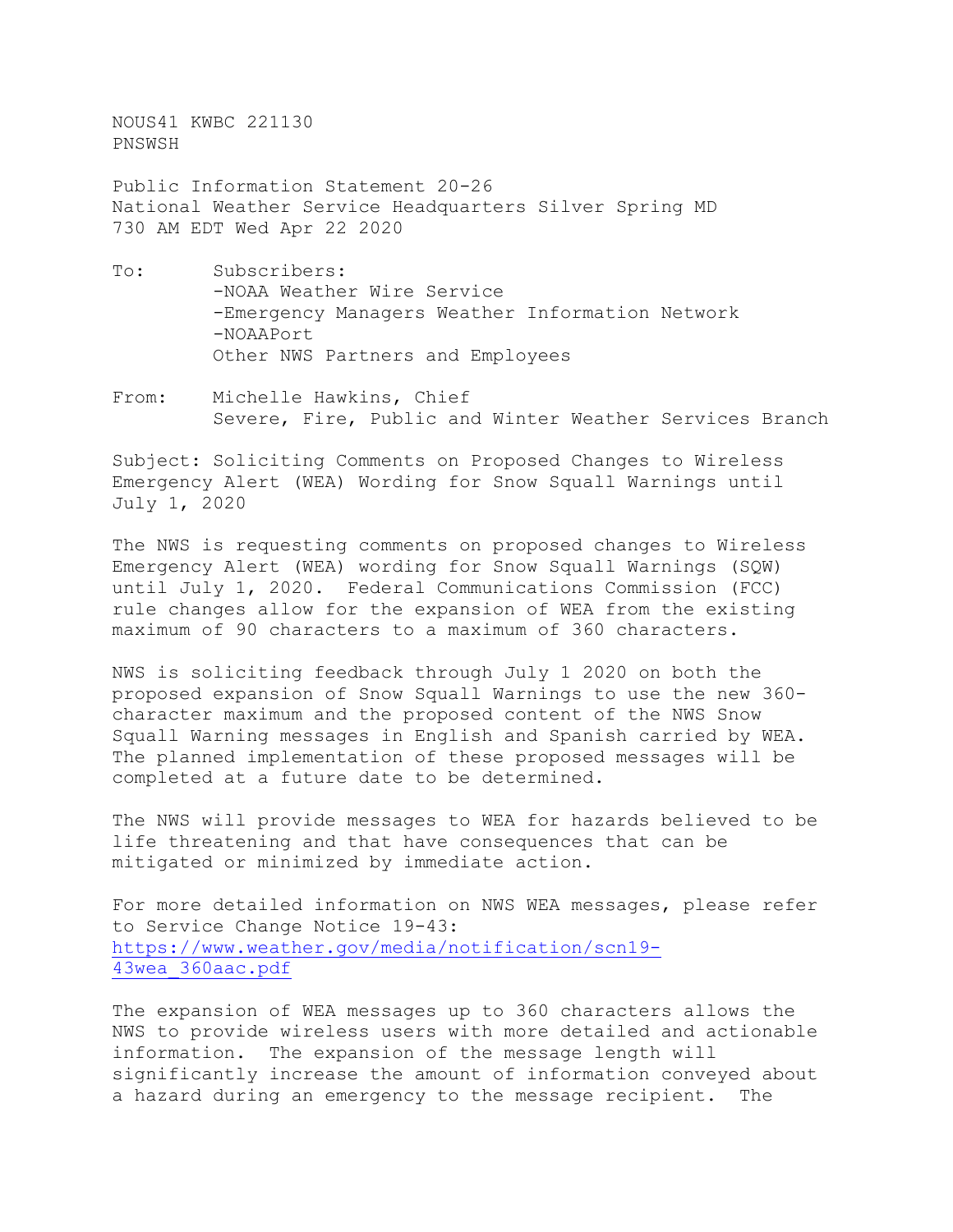inclusion of Spanish messages will also expand the reach of NWS messaging to an audience that has been underserved by NWS WEA messaging in the past.

The provision of NWS 90-character WEA messages will continue until further notice. While public notification is not anticipated every time a modification is made to the general format of WEA messages, public comment is currently being solicited on the initial format and contents of the 360 character Snow Squall Warning messages in English and Spanish proposed for implementation. The language proposed for these messages is as follows:

## English Message

National Weather Service: Snow Squall Warning until hh:mm tzT ddd. Slow down or delay travel! Be ready for a sudden drop to near zero visibility and icy roads in heavy snow.

## Spanish Message

Servicio Nacional de Meteorologia: Aviso de Turbonada de Nieve hasta las hh:mm PM tzT. Reduzca la velocidad o retrase su viaje! Preparese para una caida repentina de visibilidad cercana a cero y carreteras heladas en nevadas fuertes.

More information about the proposed changes to WEA Messages for SQWs can be found in the Product Description Document (PDD) linked below:

[https://nws.weather.gov/products/PDD/PDD\\_Proposed\\_WEA\\_SnowSquall](https://nws.weather.gov/products/PDD/PDD_Proposed_WEA_SnowSquallWarnings_2020.pdf) [Warnings\\_2020.pdf](https://nws.weather.gov/products/PDD/PDD_Proposed_WEA_SnowSquallWarnings_2020.pdf)

The NWS is accepting comments through July 1, 2020 on the proposed changes to WEAs Messages for SQWs. Comments may be provided via a survey at the following link:

<https://www.surveymonkey.com/r/ProposedWEASnowSquallWarnings>

Or via email to: [michael.muccilli@noaa.gov](mailto:michael.muccilli@noaa.gov)

A Service Change Notice will be sent after rev[iewing feedback](http://www.nws.noaa.gov/survey/nws-survey.php?code=NWMV1OUTPUT)  and finalizing the date of this implementation.